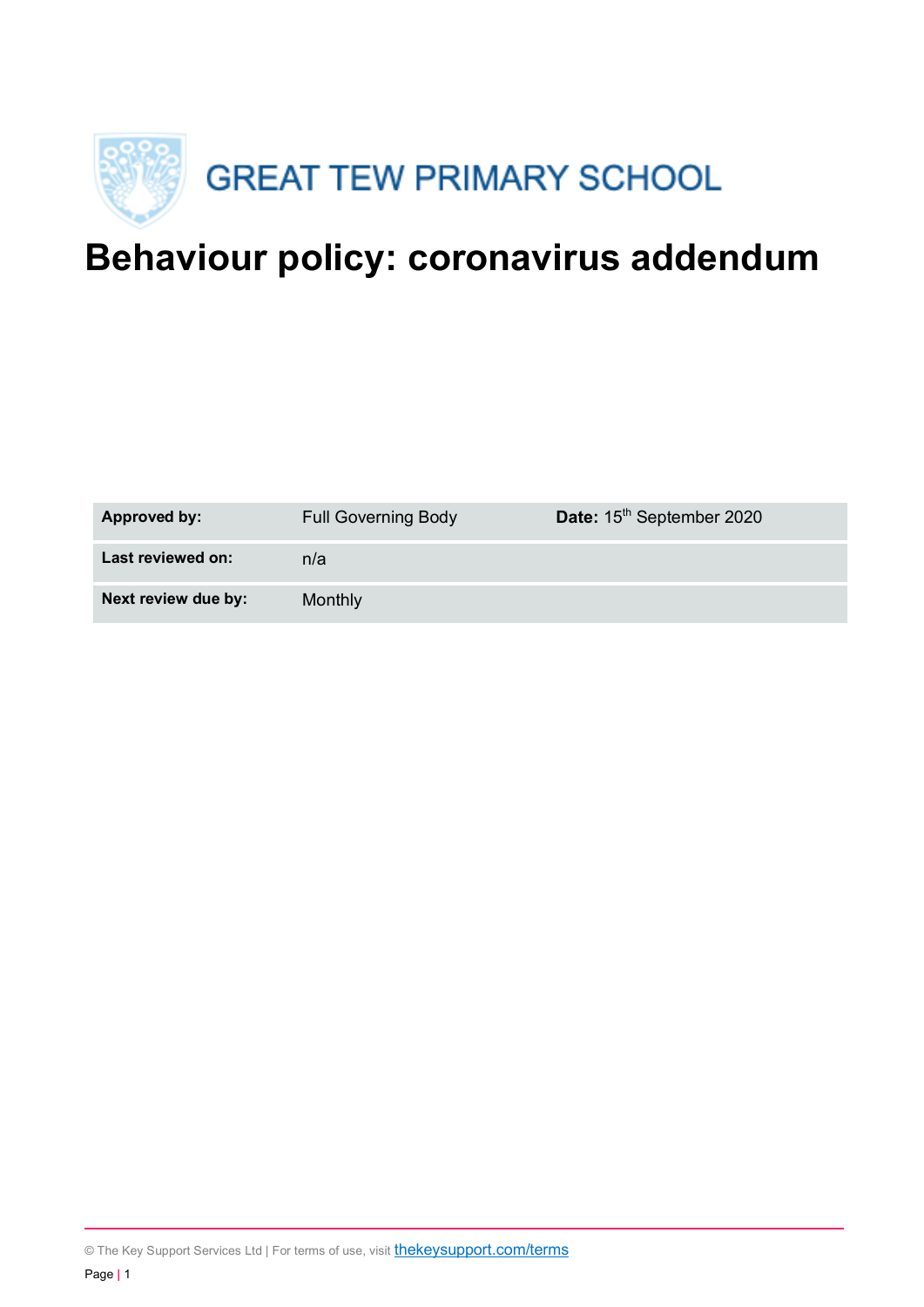## **Contents**

<sup>©</sup> The Key Support Services Ltd | thekeysupport.com/terms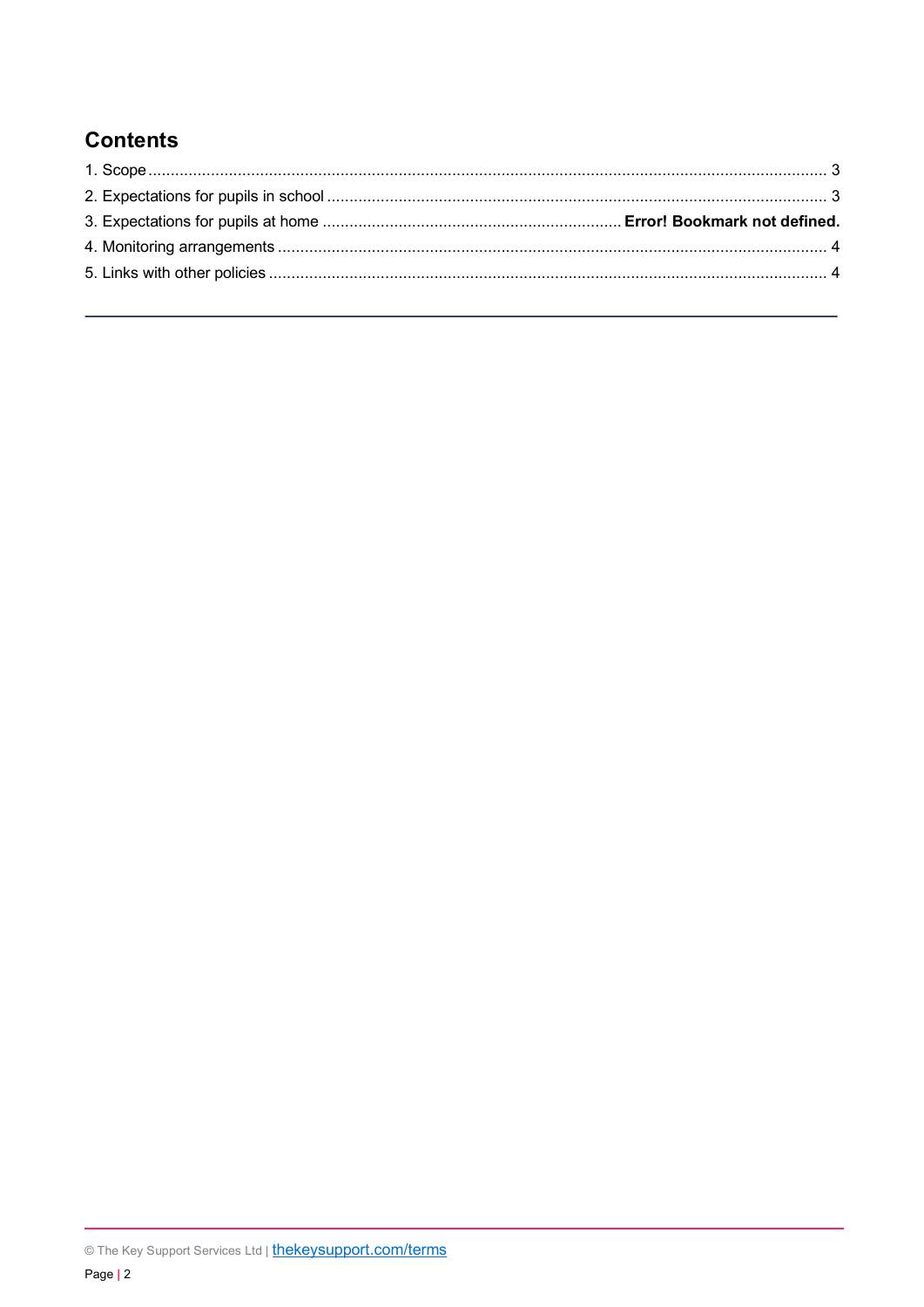### **1. Scope**

This addendum applies until further notice.

It sets out changes and exceptions to our normal pupil behaviour policy. Pupils, parents and staff should continue to follow our normal pupil behaviour policy with respect to anything not covered in this addendum.

We may need to amend or add to this addendum as circumstances or official guidance changes. We will communicate any changes to staff, parents and pupils.

## **2. Expectations for pupils in school**

#### **2.1 New expectations**

When pupils are in school, we expect them to follow all of the expectations set out below to keep themselves and the rest of the school community safe.

Staff will be familiar with these expectations and make sure they are followed consistently.

Parents should also read the expectations and ensure that their children follow the new procedures that have been put in place. Parents should contact Mrs Lucy Miles, Headteacher if they think their child might not be able to comply with some or all of the expectations, so we can consider alternative arrangements with them and support them to integrate back into school life.

Cover any reasonable adjustments that you'll make for pupils with more challenging behaviour.

- Line up at the start and end of the day, observing social distance, as instructed by staff
- Use hand sanitiser or wash hands on arrival and departure from school and as guided by staff, including before eating and before and after breaks
- Socialise and play only with children in their bubble at break and lunch times, and remain in the allocated area for their bubble
- Moving around the school (e.g. one-way systems, out of bounds areas, queuing)
- Remember to 'catch it, bin it, kill it' and avoiding touching their mouth, nose and eyes with hands
- Tell an adult if they are experiencing symptoms of coronavirus
- Keep their own equipment in a pencil case or plastic wallet and avoid sharing with others
- Keep their work area tidy so that surfaces can be easily cleaned
- Look after their own belongings (coat, jumpers etc) so that these do not get handled by other people
- Remember to leave space for "Invisibod" when playing give each other space
- Not to cough or spit at or towards any other person

#### **2.2 Rewards and sanctions for following expectations**

To help encourage pupils to follow the above expectations, we will model expected behaviour and provide verbal and visual reminders. Positive behaviour will be explicitly praised.

However, if pupils fail to follow these expectations, we will issue sanctions in line with our pupil behaviour policy. This may include verbal warnings, making calls home or internal exclusions, with a distinction made between accidental and purposeful failure to follow expectations.

 $\blacktriangleright$ 

 $\blacktriangleright$ 

 $\blacktriangleright$ 

<sup>©</sup> The Key Support Services Ltd | thekeysupport.com/terms